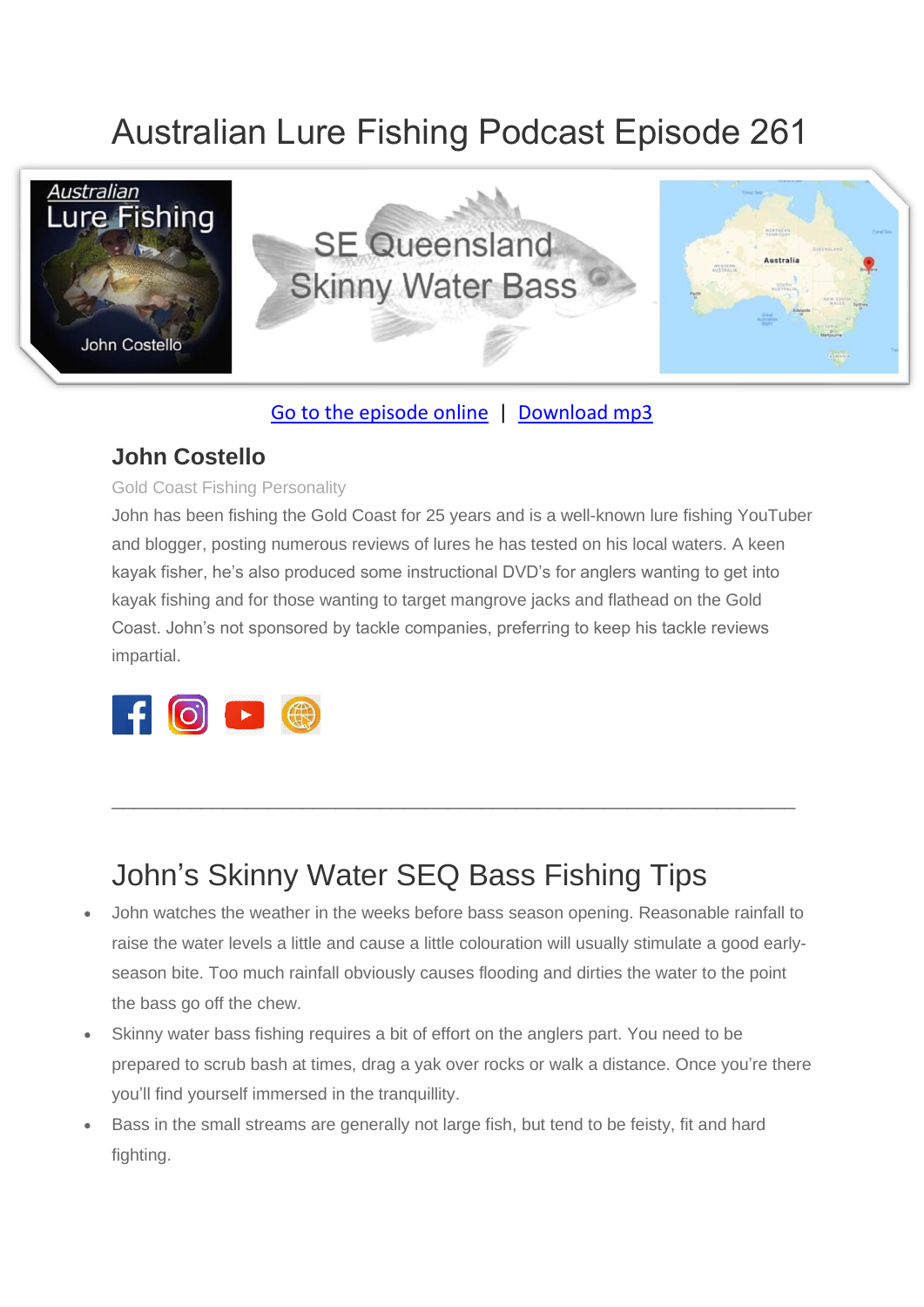- John likes to be on the water by first light and usually finds the topwater fishing is great while the shadows are long. As the sun gets up it becomes necessary to get lures deeper in the water or deeper under cover to tempt fish.
- Use Google Maps or Queensland Globe to find the changes in vegetation changes that indicate the change from estuarine to freshwater habitat. Then look for the deep pools and bends that might hold bass.
- Steep banks with heavy vegetation result in insects dropping on the water, and these are the areas where topwater fishing is very effective. Watch the insect life – if you're seeing lots of flying insects then it's likely the bass are on the chew.
- Learn to skip cast! It will help you get your lures deeper into cover beneath overhanging vegetation and into snags.
- •

## John's Skinny Water Bass Fishing Tackle

- John uses a spin combo consisting of with a 7 foot 702 3-6kg spin rod with a 2000 size Stradic reel, 10lb braid and 10lb leader. This is a medium taper rod that allows him to skip cast lures deep under overhanging cover.
- A 5'10" 4-7kg medium taper baitcast outfit with a 200 size Shimano Curado reel with 14lb braid and 14lb leader allows for accurate casting of heavier lures and also facilitates skip casting.

## John's Top River Bass Fishing Lures

- John likes the 2.5" Z-Man Finesse Frogs, rigged weedless on a 1/0 Gamakatsu EWG Finesse worm hook with a small square of plastic pushed up under the chin to keep the lure from sliding down the hook. In contrast to the standard technique for topwater bass fishing, John gets these lures deep into cover and then burns them back at medium speed, finding that bass will often pursue them aggressively.
- Small, highly buoyant balsa minnows are perfect for bass fishing, a good example is the HJ 5cm (Rapala Husky Jerk 5cm). Small handmade balsa offerings are also a great option for wild river bass. You want a lure that stays horizontal on the surface when it's at rest. They can be cranked down to depth and allowed to float back up on the pause or can be twitched along close to the surface.
- The recently released MMD Soft Prawn is John's tip to be the next deadly bass lure. It's only recently come on the market and as the bass season hasn't opened at the time of writing John hasn't had the opportunity to test it on river bass yet. But he's been using it the